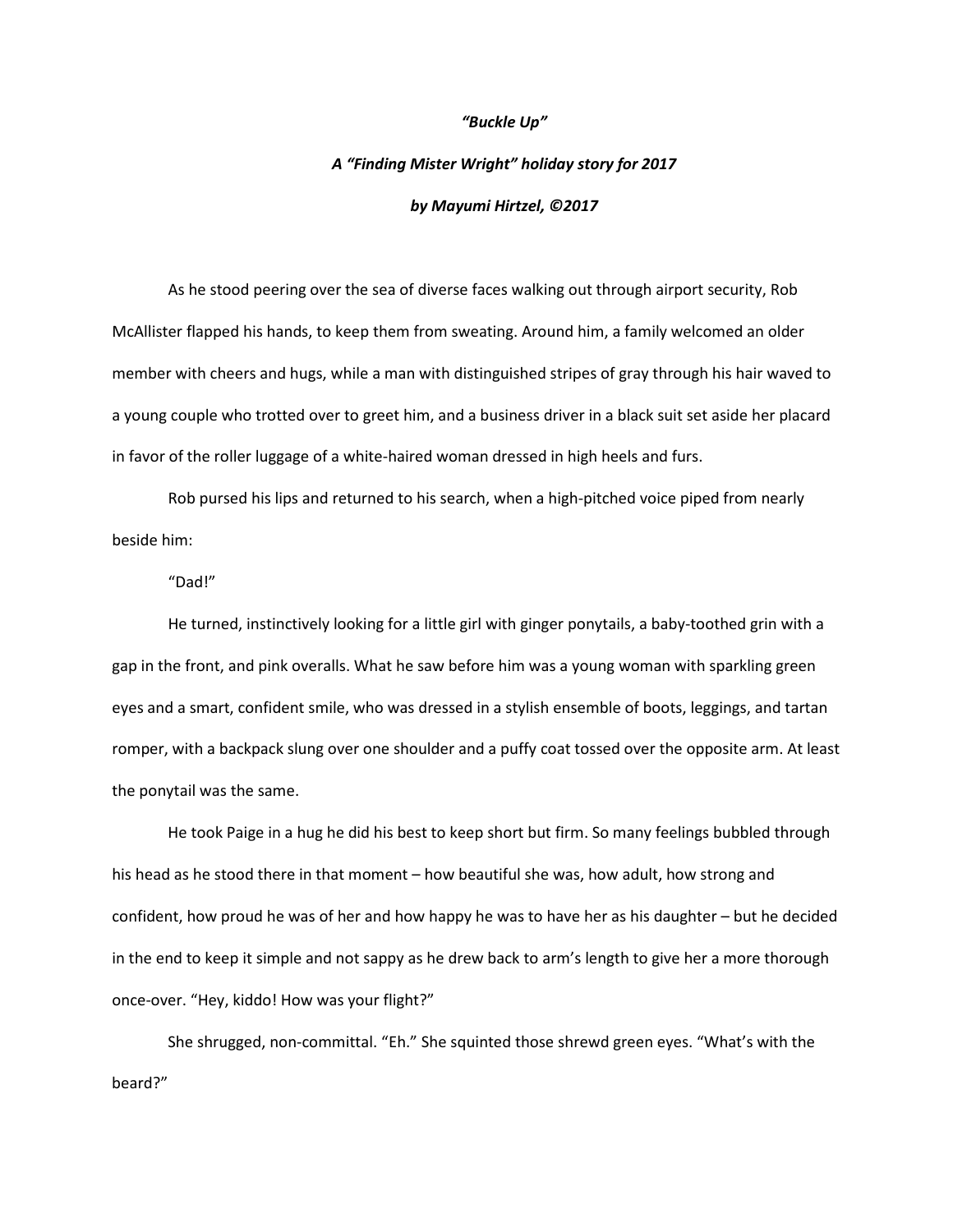Rob smiled and rubbed his bush of whiskers. It was still short enough to be scratchy in parts, but it was getting there. "You like it?" he asked, and his daughter's nose cringed up.

"Not really. I mean, it's just weird, you know?" she said, quickly backpedaling with an equal wave of both her flesh and mechanical hands. "You've never had a beard, before."

He deflated inwardly but did his best not to show it. "I had one when you were a baby."

"When Mom says you weren't showering regularly," Paige said, with a tiny sniff that reminded him a bit too much of Serena.

Rob countered his daughter with the same answer he used to give his ex. "Because I was taking care of a baby." He rubbed his face again, suddenly rethinking the decision not to shave for Christmas. "I'm just trying it out over break."

Paige shrugged again. "It's your face, I guess."

"I'm glad you agree," Rob said with appropriate sarcasm. He smiled with fresh love; he'd missed this snarky teenager. "You've got bags?"

She clicked her tongue for a very Serena-like *tcha* sound. "I'm not going to walk around in my pyjamas for the next three weeks," she said, heading toward Baggage Claim.

"No, but you also have clothes at home."

"Old clothes." She turned her head, beaming brightly. "Wait 'til you see the outfit Mom bought me!"

Rob walked beside her in silence a moment, biting his tongue against any badmouthing. "How is your mom?" he finally grunted.

"You know: busy." They got to the baggage carousel, where Paige continued to talk as she bobbed her head in search of her luggage. "But, good. She got a promotion, with a new office on the twenty-second floor, with a view of The Arch and everything. She's, like, a total bigwig, now."

Rob grunted again. "And the boys?"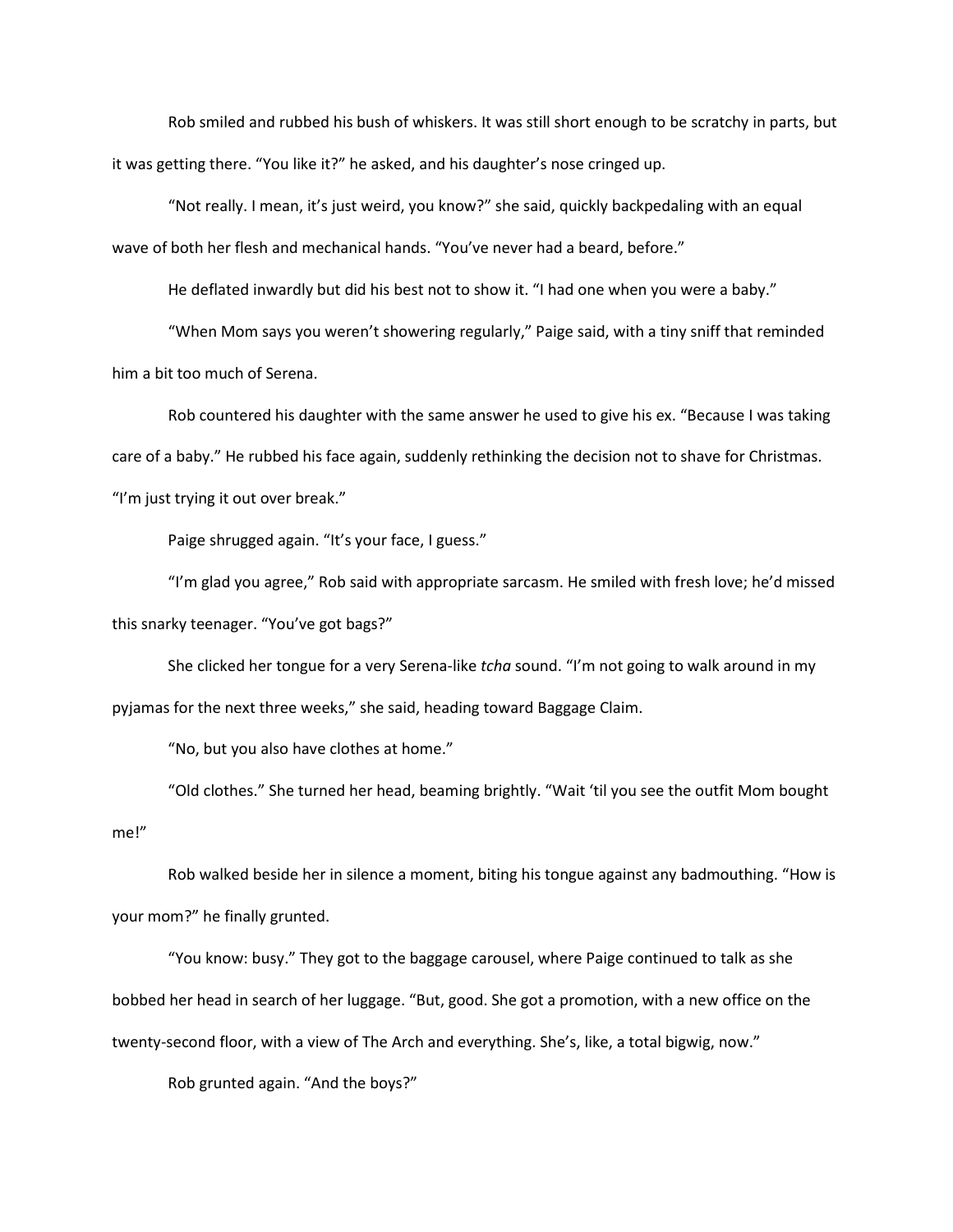"You mean Bailey and Dex, or Brad?"

"I was referring to the twins, but if you want to talk about Brad, that's fine, too."

"Brad's okay." Her face bounced into a brief smile as she spied her bag, a wide, hot-pink roller-

body decorated with a fan of university decals, all of them different. "He seems kind of, I don't

know…harried, I guess."

Rob reached out and grabbed the handle of her bag. "Twin boys will do that."

Paige nodded and started walking, signaling she had everything she needed. "They're cute, and they can be pretty sweet, but they can also be really annoying, you know? Like, they fight a lot, and over nothing! I mean, one time, we were in the car, and you know how big that car is!"

Rob didn't, but let her continue the story uninterrupted as they walked out to short-term parking.

"And they just, like, started punching each other!"

They got to the car, and Rob pushed her luggage into the trunk. He swung it shut with one more grunt. "For what?"

"I don't know!" Paige headed around to the front passenger door, still talking. "One of them got too close to the other one, or something. And, Dad, they are *strong*. I tried to hold Bailey back, and he started kicking *me*!" She shook her head. "I swear, they're like little savages, sometimes."

Rob tilted his head to the side as he got in. "Well, siblings can be like that."

Paige pulled her seatbelt across her and took a turn at incredulous grunting. "Were you and Aunt Mags like that?"

"We never got that rough." He started the car but paused on the gearshift as a painful memory returned. "Though, she did kick me in the nuts, once, for blowing the head off her Barbie with a BBgun."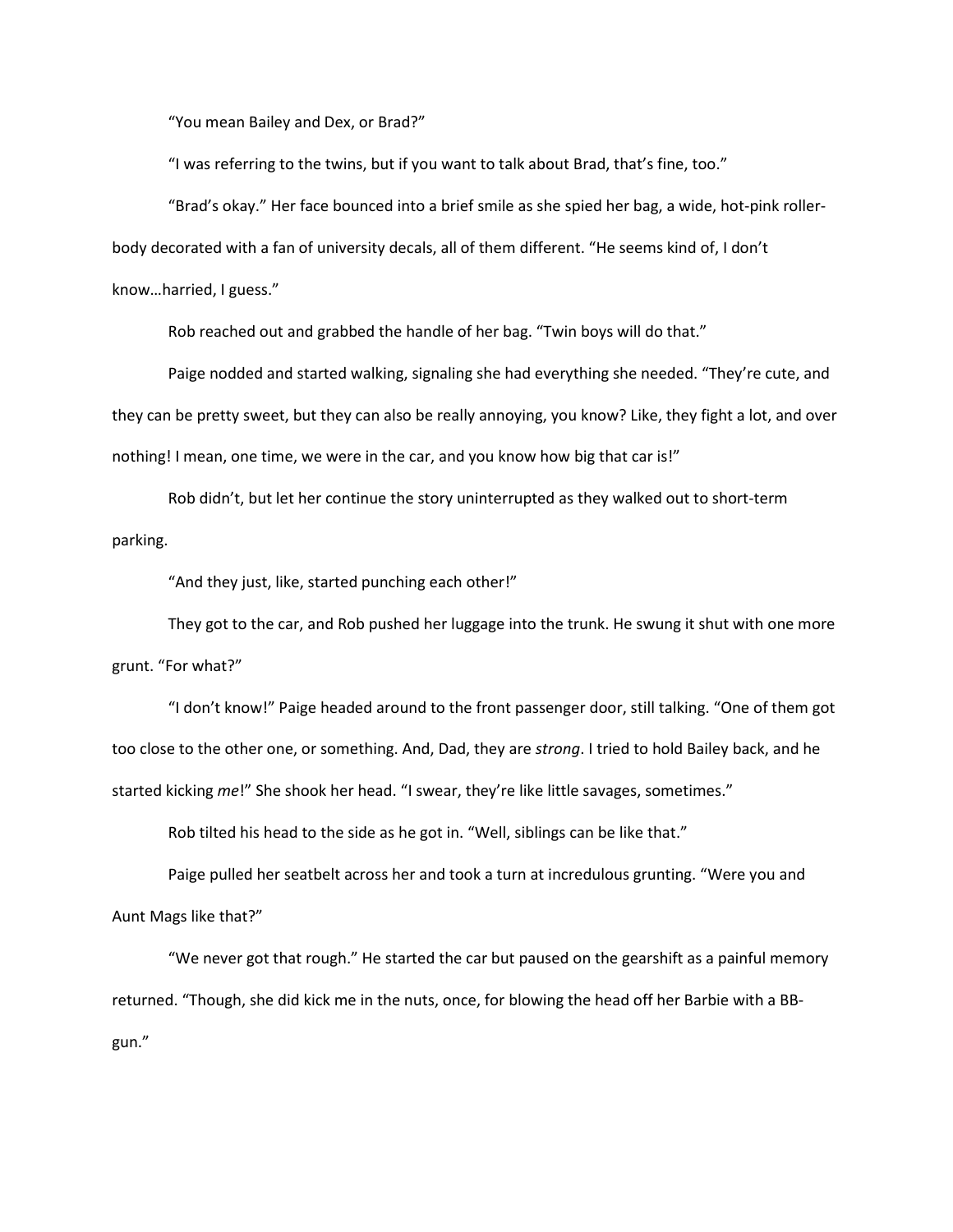An abrupt peal of laughter erupted from his daughter's belly. "Oh, my God!" That quietened after a minute, and, as they wound their way onto the highway toward home, Paige muttered, "I'm so glad I'm an only child."

They drove in silence for about ten seconds before she spoke again.

"How's Daniel doing?"

Rob was touched for her asking, and grateful she didn't immediately pop in her earphones to tune him out.

"He's all right," he said, and smiled her way. "He misses you. He's feeling that empty nest syndrome pretty hard." Of course, the house had never been cleaner….

"I figured. He texts me a lot about classes, but I can tell he's trying to keep tabs."

"He loves you," Rob said plainly. "Talking about your classes has always been an easy way for him to show that."

"I get that. And, I love him, too. I just wish he wouldn't worry so much, you know?"

That felt like a loaded statement. Rob left it alone, branching down an alternate path after a

## minute.

"Speaking of your classes, how'd you do?"

That familiar shrug. "Good."

"Get your grades, yet?"

"I *aced* Intro to Robotics and physics. And health science."

Rob waited through a longer pause before asking, "What about comp core?"

"A-minus," she said readily.

"And your American history class?"

A brief pause. "Um, solid B."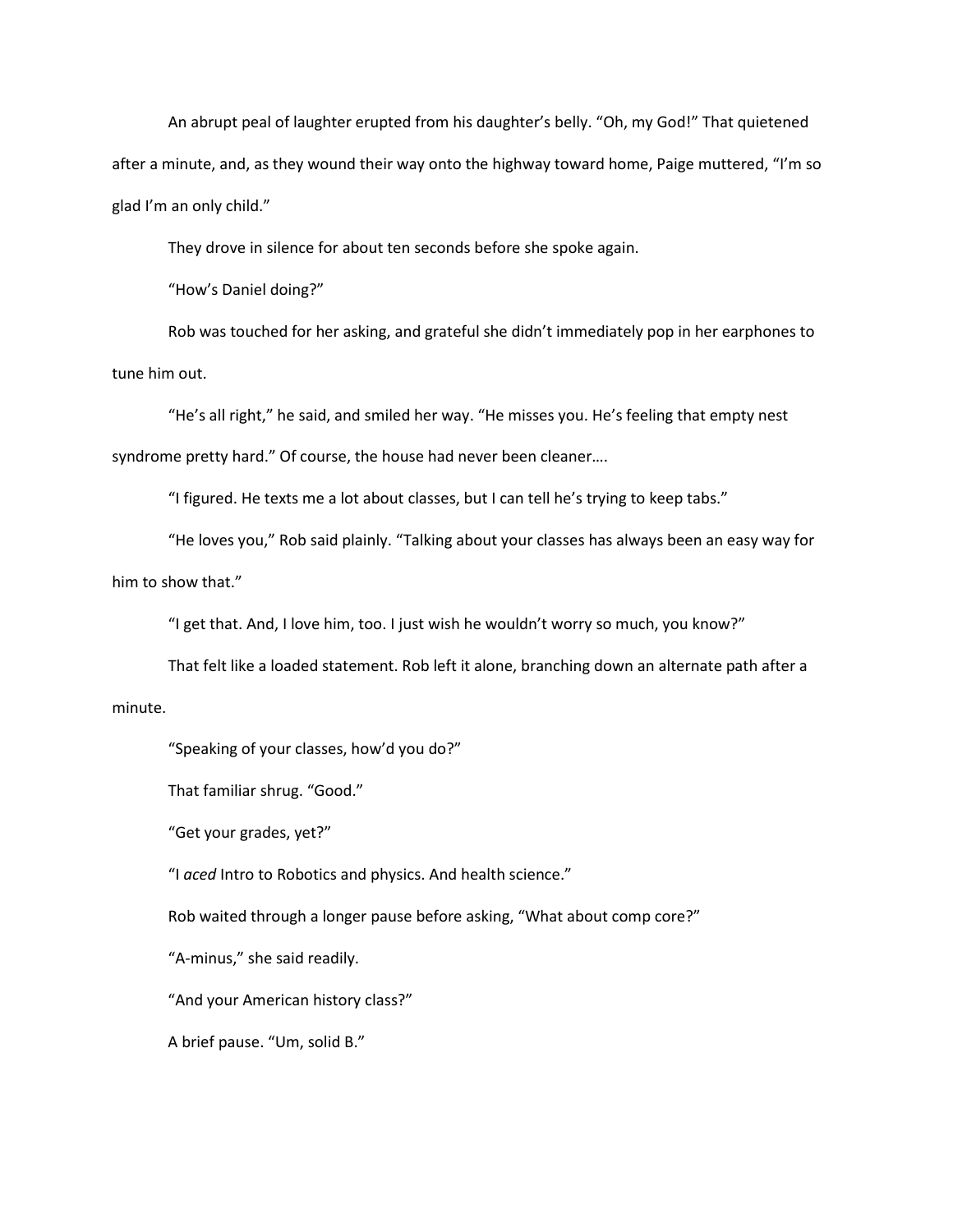Rob suppressed a hum at an internal itch. "B is good." He spared his STEM-focused daughter a quick, wry smile. "I know it's not your favorite subject."

She huffed in her seat. "All that colonial war stuff is just so *boring*! And they never talk about any of the women. I mean, there's some, but mostly, it focuses on a bunch of old white guys."

"Well, history comes from research, just like science does. We need to have reliable sources, and, unfortunately, there weren't as many for women and minorities, back then. But, there are a lot of modern historians making some headway, slowly but surely."

"Emphasis on the slow," she grumbled before bouncing up with more enthusiasm. "There's a crossover history and engineering class about women in engineering in the spring, and I totally want to take that, but I had to have a 101, first."

"I thought you'd already chosen your classes for the spring?"

"I've got room for an elective. Plus," she added with a giddy swing to her voice, "Doctor Ives teaches it, and he is *totally* hot."

Rob turned his frown to the road rather than to her. "That should not be a deciding factor for a class."

Paige clicked her tongue. "It's not a deciding factor, it's just a perk. And you know you sound like Mom?"

"Nice to know your mother and I still agree on some things."

She rolled her eyes. "Just don't try to talk to me about boys, please."

Rob nodded at the road. "Okay," he said, vowing to keep his curiosity in check.

She continued on her own anyway. "I mean, it's not like I don't know about safe sex. Marshall told me about IUDs when I was ten."

That line of conversation made his gums ache, so he changed the subject. "Speaking of Marshall, he's bringing the family for Christmas dinner."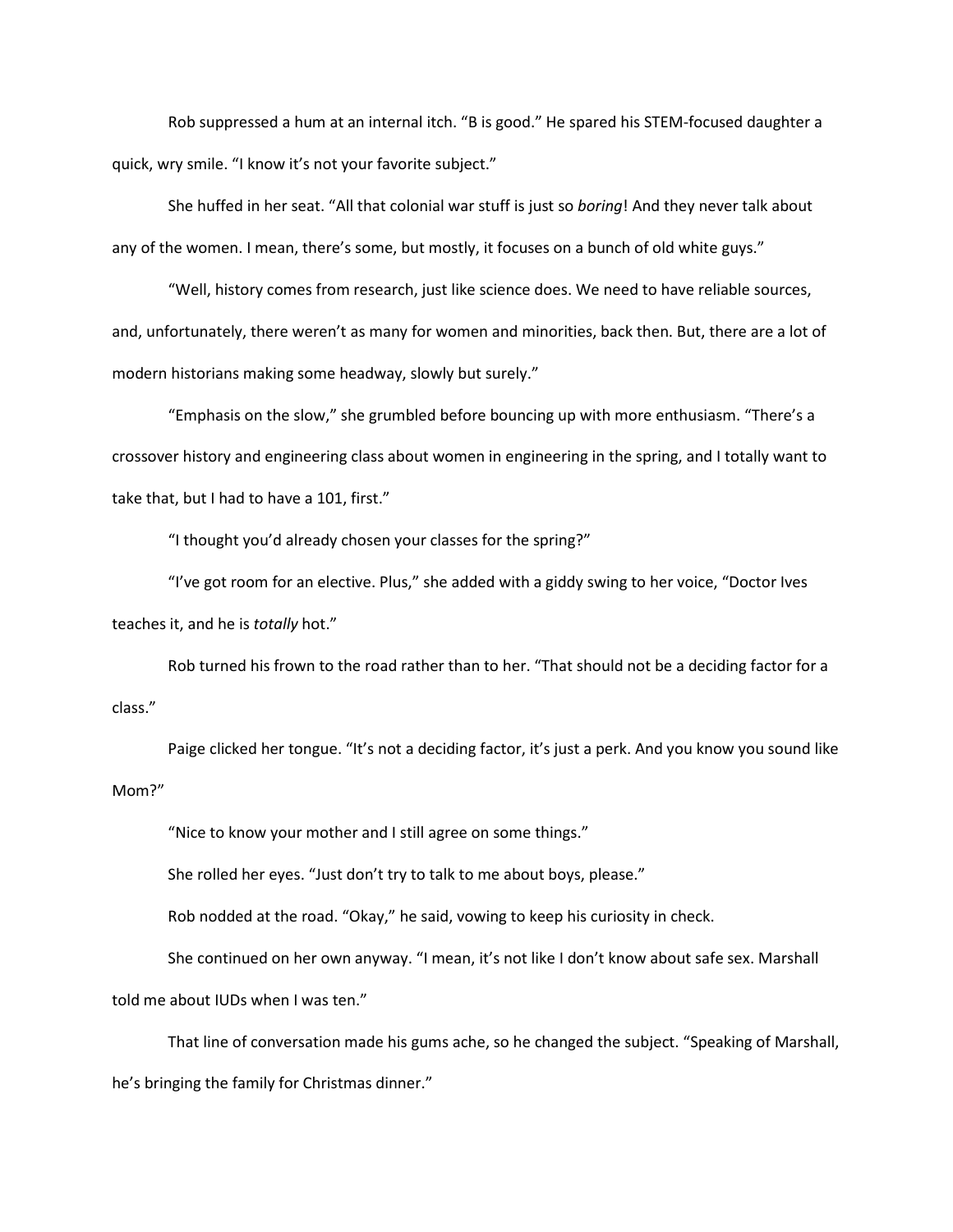Paige's happy nature rebounded with a croon as she put her mechanical arm to her chest. "Oh, are they coming for me?"

"Well, you and the dinner."

She settled back into her seat. "How is Marshall? I haven't heard from him in a while."

"Up to his neck in nursing classes and ER shifts."

Paige clicked her tongue again. "Aw. Poor Marshall. I hope Daniel's helping him."

"You know Daniel. He likes Marshall to need him." Rob snickered. "Big brothers are like that."

"Dads, too," Paige said.

Rob allowed her that truth, but added, "That's why it's so hard for some of us to let go."

"Which is why some of us go away to school."

"Touché."

Paige was quiet a moment. "Is Liam talking, yet?"

"Short sentences," Rob told her, and she hummed.

"Wow. He couldn't even say 'dada' last time I saw him."

Rob looked at her and smiled, a bit sadly. "They grow up quick," he said, and she smiled at him,

too, but then faced front and promptly gasped.

"Dad!"

He tensed, gripped the wheel with one hand, and threw out his other arm in front of her.

"Jesus!" he said, but a more focused glance around showed no obstacles in the road.

She pointed out the window. "Kittens!"

Rob followed the line of her point to a large white tent set up on the county green. A sign

draped over the road-facing entrance declared, *Cat Adoption*, with a request in smaller print that said,

*Give a furry friend a home for the holidays*.

"Can we see them?"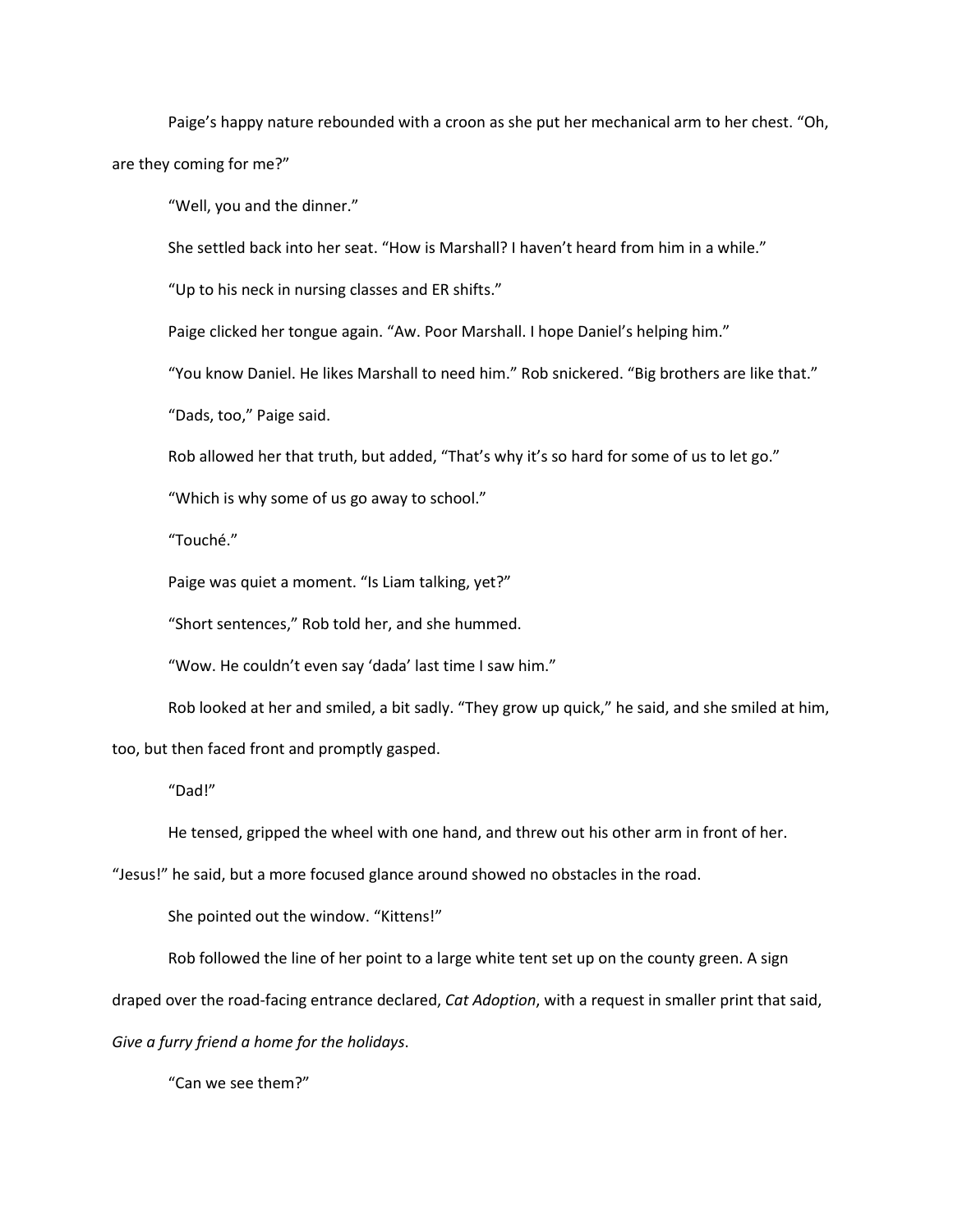Rob had slowed down at her outburst but started the car to speed again. "What? No! Daniel's cooking dinner, and Marshall's probably already at the house."

"Daddy, *ple-e-e-e-ease*!" Paige whined, showing a wanting grimace. It was a face she used to get her way since she had been three years old, and they both knew it. They also both knew he couldn't say no to it, then or now. But he wouldn't – he couldn't –give in without at least laying down some ground rules.

"Ten minutes," he ordered. "Ooh and aah, and then we've got to go."

"I can do that."

Less than five minutes later, she was in front of a cage, cradling a big orange tabby with a fluffy face and a swishing tail, who balanced in her arms only a bit off-center because of a missing front leg.

"He was hit by a car when he was a kitten," the closest attendant told them. "So, they had to amputate."

"Dad," Paige said, dropping her pitch. "We *have* to get him."

Rob balked at her. "Are you crazy? That is a special-needs animal."

"His needs actually aren't that special," the attendant interrupted. She was a perky, college-age young woman, very similar to Paige in manner as well as grit. "Aside from missing a limb, he's perfectly typical."

Paige beamed and cuddled the cat close to her cheek. "Just like me!"

"You are anything but typical," Rob muttered, and Paige pulled a quick face in reply.

"Dad, it's a sign," she said then. "What are the odds of *us* finding an amputee cat at Christmas?"

Rob made her set the cat back in its cage and tried to steer her into safer territory out of sight,

but she didn't move more than two steps from her potential new surrogate sibling.

"You're going back to school in two-and-a-half weeks," he said in a hushed hiss. "You can't take a cat with you."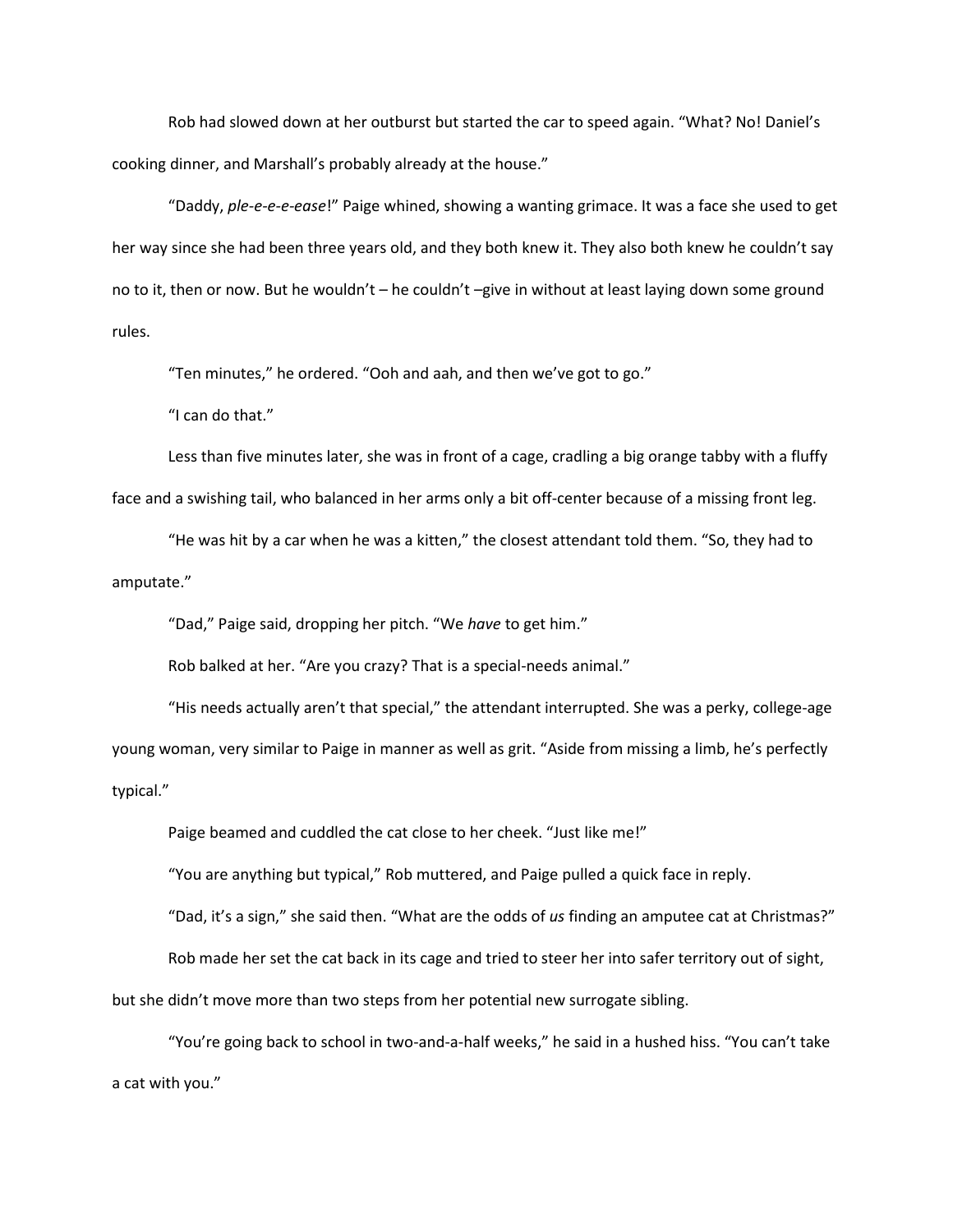She lowered her voice, too, but not her determination. "I wasn't planning to take him with me. He needs to be with you."

"What makes you think we want a cat?"

She threw her mechanical arm up at him. "You just said Daniel had empty nest syndrome!"

"For you, not an animal! Both Daniel and I work. We can't come running back to the house in the middle of the day just for a pet."

"It's a cat," she said, almost glowering. "Not a horse." She stepped close enough to put her hand on his coat sleeve. "You guys have *so much love* to give. I should know! And, this little guy needs a home," she said, indicating the cat again. "He needs *us*, Dad. We know what it's like to be different."

She stopped, a sign that she'd spoken her peace, leaving Rob to regard the cat in silence. Buckle, according to the information page hanging on the cage, looked up and blinked back at him with green eyes not quite so bright as his daughter's, but with a similar kind of interest.

Rob put out his hand in a test. He'd been around cats on the farm growing up, but those had been barn animals, standoffish, open-air creatures that could be better described as vermin-hunting employees than pets. This cat bumped his hand with its head when he offered it, though, and purred loudly and low in its throat at his gentle scratching, as if to say, *We're going home, now, right?*

"Well?" Paige prompted.

Rob sighed…but smiled, too. "Yeah, okay."

"Thank you!" Paige squealed, but Rob didn't let her go too far.

"We still have to ask Daniel." He gave her a look of fair warning. "If he says no, it's no."

"Got it," Paige said, already reaching for her phone. Rob listened to her preamble with no more than half an ear, because Daniel was as capable as Rob was to saying no to Paige when she set her mind to something, which was to say, not very capable at all.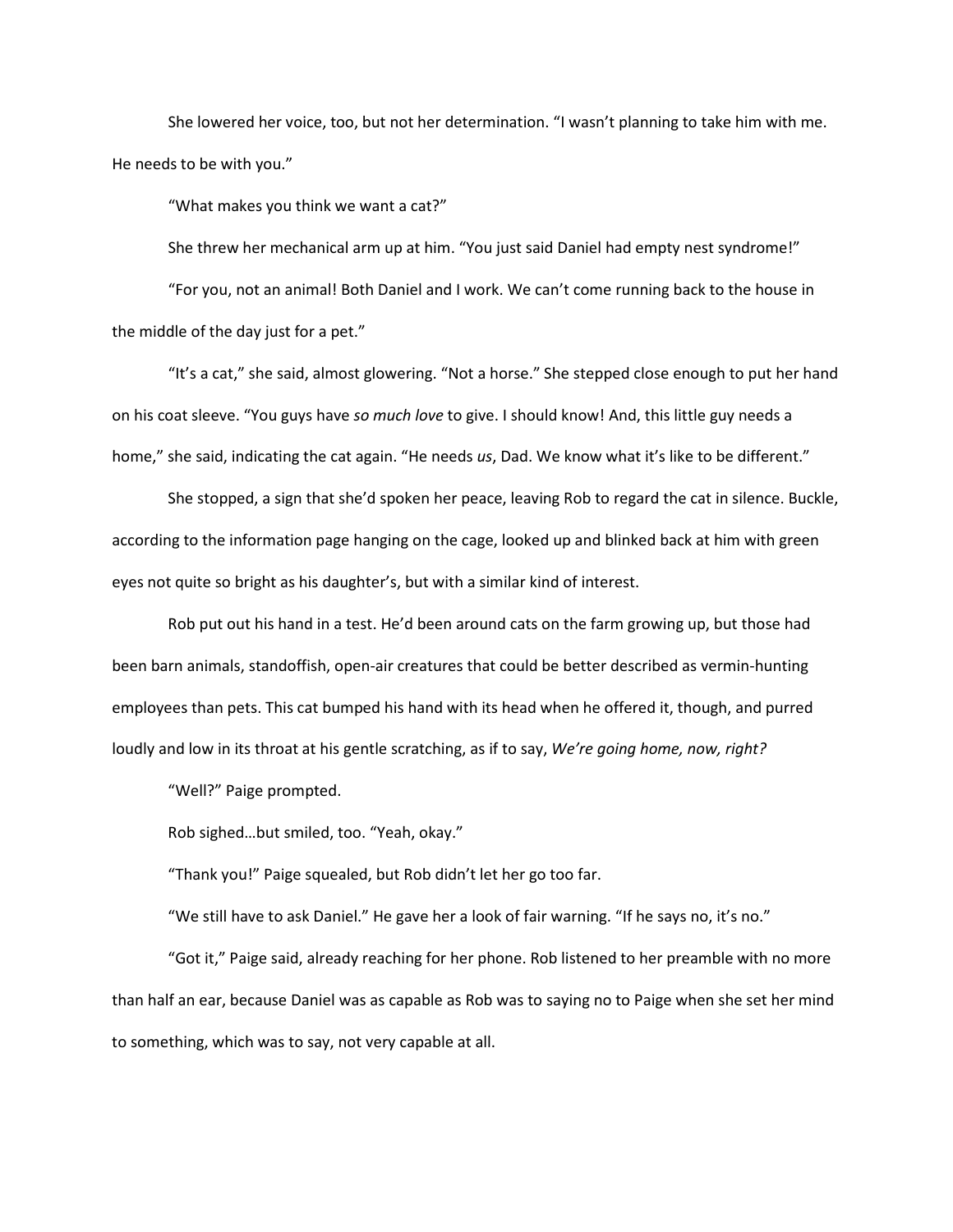While his daughter worked her magic on his husband over the phone, Rob turned his attention to the hovering and hopeful attendant. "He's had all his shots, right?"

The young woman smiled wide. "Of course! He's also been neutered."

"Lucky you," Rob mumbled to the cat, who burped a "mur" from behind his teeth, like a sympathetic, *You don't have to tell me, buddy.*

Daniel agreed to Paige – because of course – though the adoption process took some time. There was paperwork to fill out, with references and information on veterinarians and clinic options, plus a trunk's-worth of feline accoutrements they called the Cat Starter Kit, including a small supply of food and litter, a blanket, a box, and a carrier. He'd brought less stuff than this back to the base apartment when Paige had been born. But she beamed at the cat in the same beatific way she'd done as a baby held in his arms, Rob couldn't help but smile.

When they got home, Paige greeted everyone for brief hugs and kisses before leading Rob up to the rec room on the second floor, where she put his litter box and opened his carrier. She got some bowls for food and water, eased him out into the closed room, and led Lilly and Liam in a gentle, whispery introduction.

Rob left them to it, returning downstairs to the less starry-eyed adults.

Caitlin shook her head over her glass of wine. "I can't believe you let her talk you into getting a cat for Christmas."

"She can be very persuasive," was Rob's excuse.

Marshall settled his arm around his wife, closed his eyes, and laid his head on her shoulder. "At least that will keep them entertained tonight."

Daniel snickered at his brother. "So long as they don't get any ideas, eh?"

Marshall gave a grunt. "Then we'd really need to clean the house," he said. Caitlin just grimaced and drank from her glass.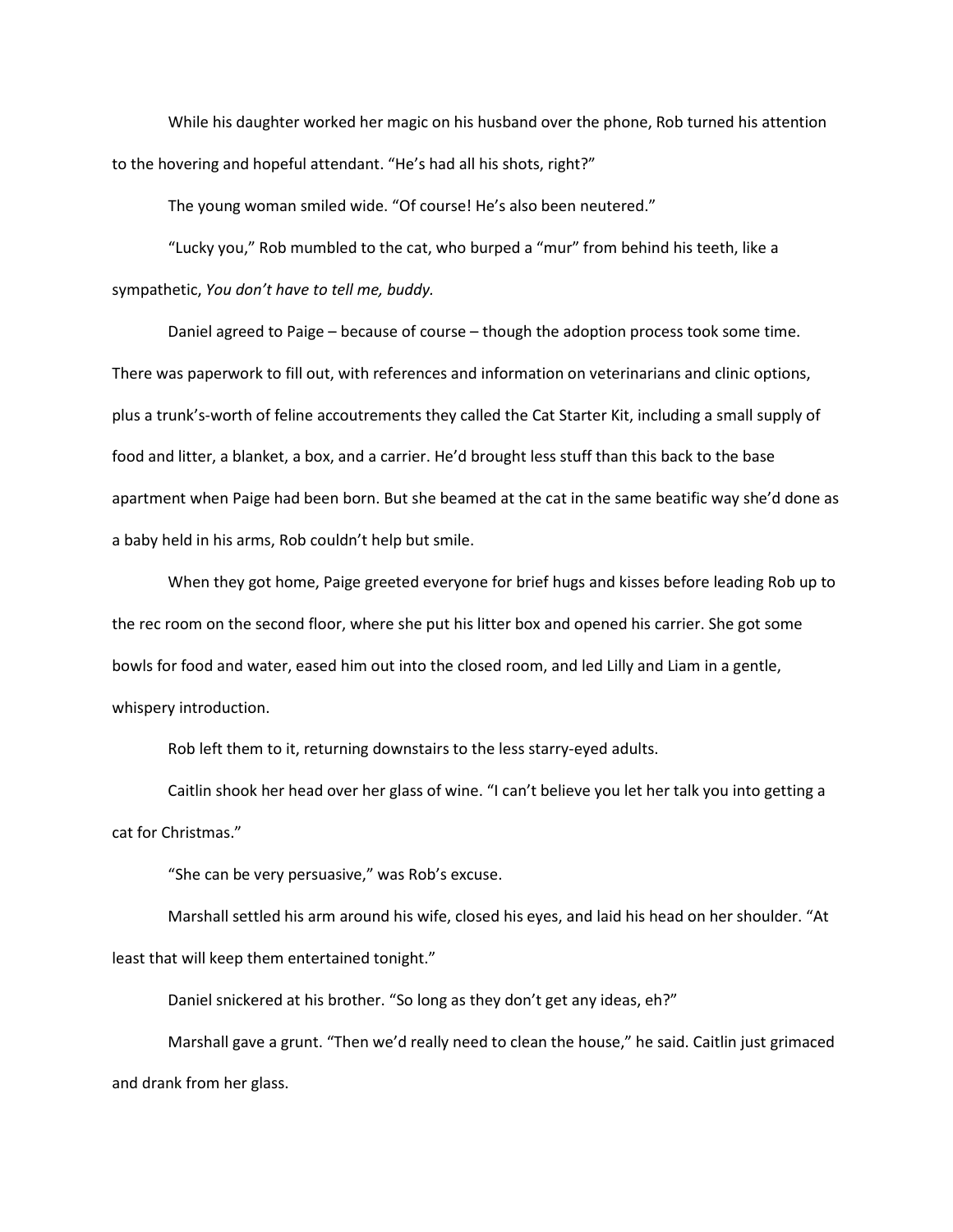Rob sidled close to Daniel with a sheepish smile. "Are you mad at me?"

"No," Daniel assured him with an easier smile of his own. His gaze swung around the room. "This place has felt a bit empty without someone to care for."

"You're always welcome to care for my children," Marshall said, still leaning against Caitlin with his eyes closed.

Both Rob and Daniel chuckled, and Rob looked around the room, too.

"We'll have to make a few changes," he said, silently considering what convenient place might be good for Buckle's food and water dish, and litter box. There was an open space at the kitchen island that didn't get a lot of foot traffic, and he could install a cat pass-through in the basement door.

Daniel nodded. "Maybe some climbing furniture, and a little bed to put in front of the fireplace." He looked at Rob. "You think we should look into an organic diet for him, as well?"

Rob raised his brows but didn't counter. "Sure."

Paige came down the steps carrying Liam, with Lilly at her side. "I think he's settled, for now,"

she said. "But I closed the door so he'd feel safe." She passed Liam to Caitlin and grinned. "Can we eat?"

Dinner conversation among the kids was dominated by pet-talk, most of it coming from chatty Lilly, with little Liam doing his best to keep up. Paige ran interference for the adults, thoughtfully keeping the predominant topic away from Lilly and Liam getting a pet of their own, to the somewhat safer territory of how a three-legged cat was no less normal than a four-legged one.

"What about a five-legged cat?" Lilly asked.

Paige considered that. "I don't think I've ever heard of a five-legged cat."

"I bet it could run lots faster than other cats." Lilly looked at Marshall. "Right, Daddy?"

"I don't know, darling," Marshall said, picking at the remnants of his potatoes. "But I wouldn't want to find out."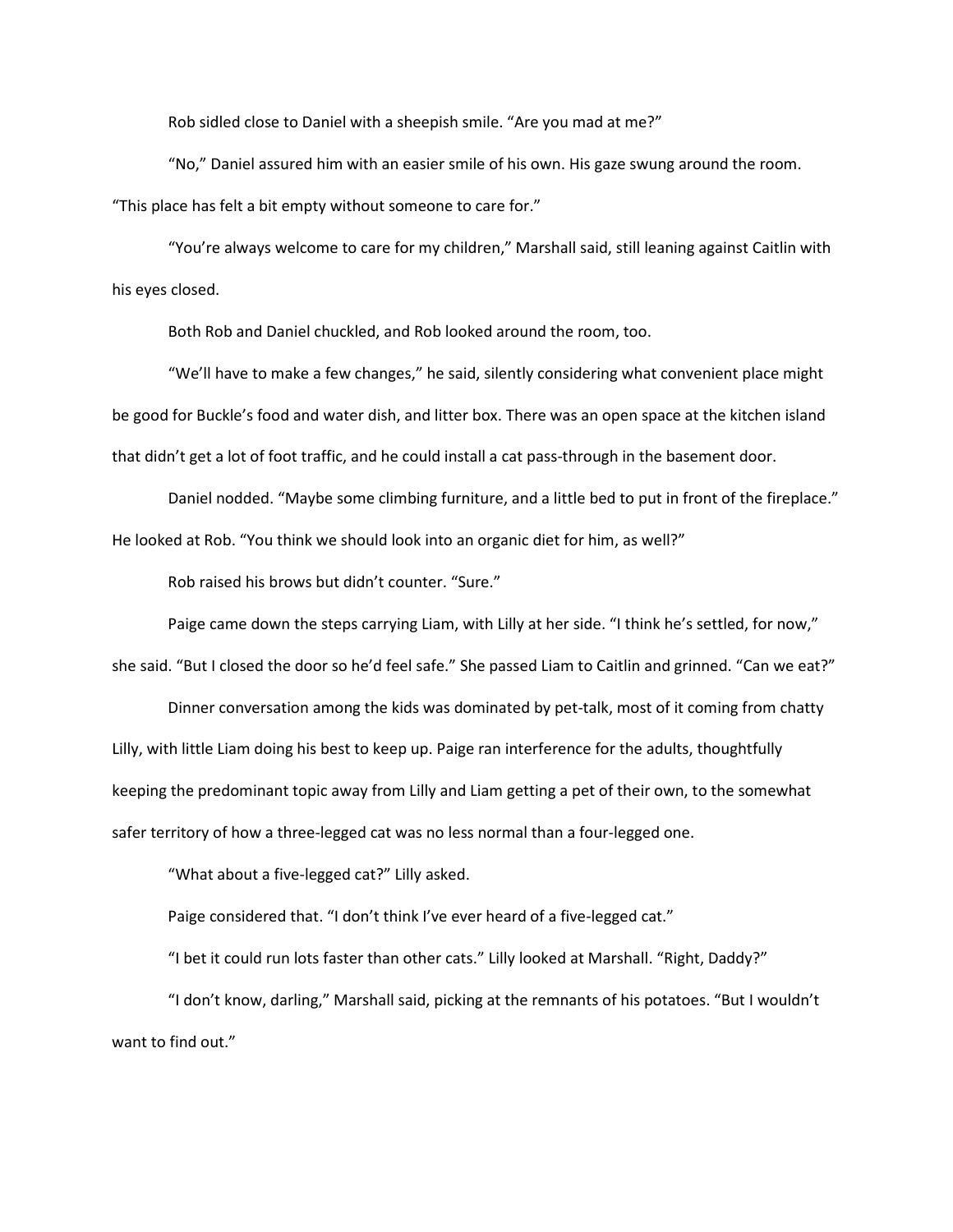After dinner, they exchanged family gifts – two bottles of wine for Rob and Daniel, and a pair of earrings for Paige; Lilly and Liam got hand puppets while Marshall and Caitlin went home with a new duvet and several containers of leftovers – and the kids went back upstairs to visit with Buckle, whom Paige was already calling Bucky. They left him in his temporary room when Marshall and his family left, and Paige grabbed a late evening shower. Daniel loaded the dishwasher, and Rob went to start a laundry.

He opened the door to the rec room cautiously for Buckle's sake, only to find the cat waiting at the doorway.

The expectant look on Buckle's face prompted Rob to ask, "You want to come out?"

Buckle burped an affirmative, "Mur."

"Okay."

Rob opened the door slowly, and the cat walked out in his bouncing gait. He looked left, right, then headed toward Paige's room.

"Hey, there, buddy," she said, just having come from the bathroom. She passed by Rob without even glancing his way. Moving straight for the cat, she bent down and scratched Buckle behind the ears with her flesh hand; the empty left sleeve of her pyjamas was tucked inside the chest for sleeping. "You want to check out my room?"

"Mur," Buckle said again, and walked inside with a high swish of his tail.

Paige giggled from the doorway. She turned to Rob, her smile still in place. "Thanks, Dad."

"You're welcome. You like him, huh?"

"He's kind of like a little brother." She grinned. "Without the punching."

Rob laughed his agreement. He was about to head into the rec room to start the laundry when she padded over in her slippers, paused at his side, and rose up to kiss his cheek.

"Love you," she said.